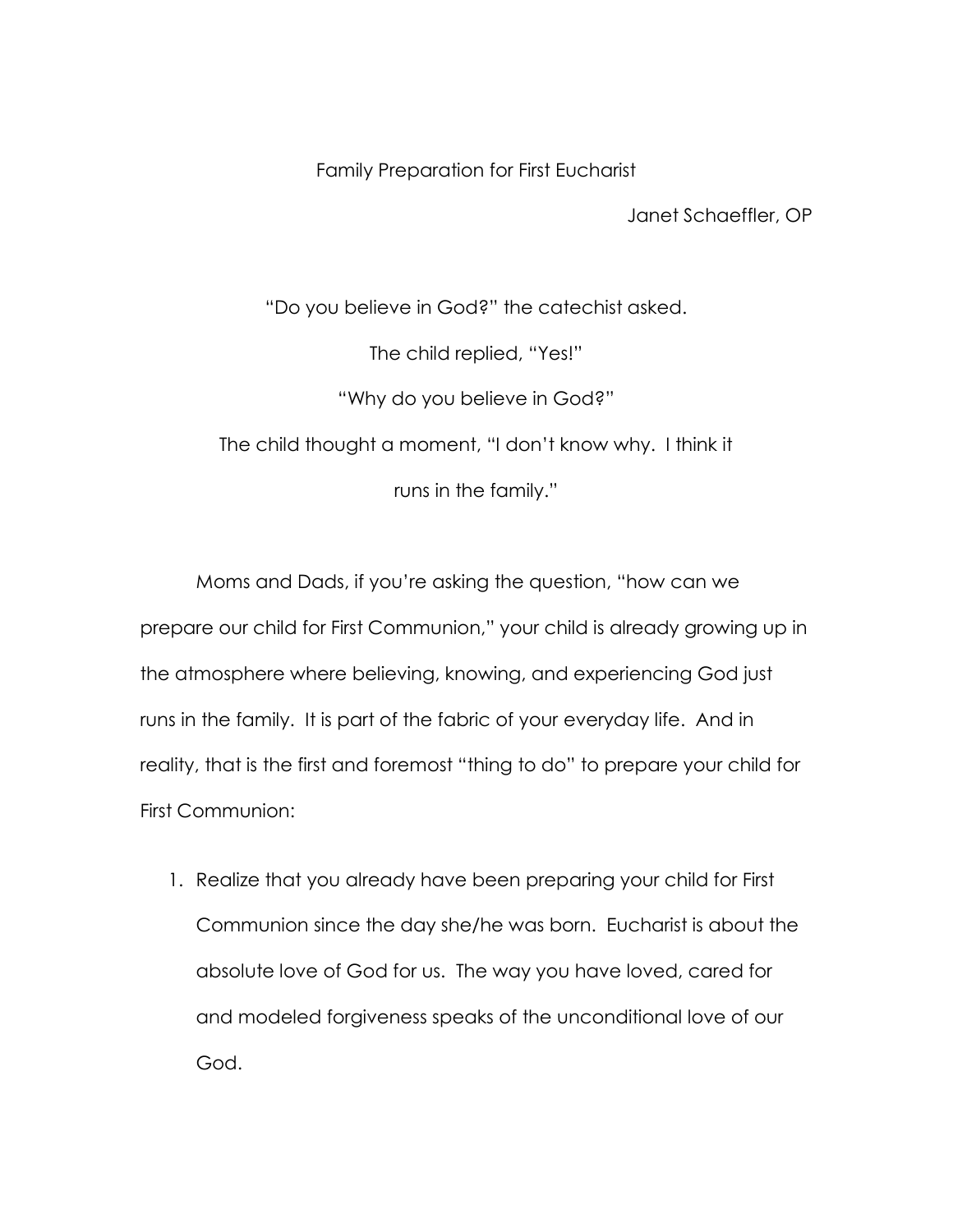Our most intimate experiences of God's presence with us often occur within the everyday moments, interactions and relationships of family life. The challenge is that sometimes we are so busy that we miss them. Family life is holy, is sacred. That is where God is.

*If you are parents, grandparents, aunts and uncles, godparents (or parishioners) with children preparing for the celebration of First Eucharist, other things to continue to do:*

- 2. Talk together. Tell stories about your God times. Use Scripture stories; wonderful children's literature. Answer their questions, even the ones they're not asking!
- 3. Stress the connection of Baptism and Eucharist. Get out your photo albums and recall your child's Baptism. Unpack the Baptismal garment and tell its history: when and where you bought it or who made it, who else wore it. Participate in the Easter Vigil as a family.
- 4. Celebrate the liturgical seasons at home: observe our Lenten rituals but remember that Easter lasts for fifty days – how will you celebrate that? Read Scripture stories, celebrate baptismal anniversaries, take out family members' Baptism and First Eucharist photos, etc.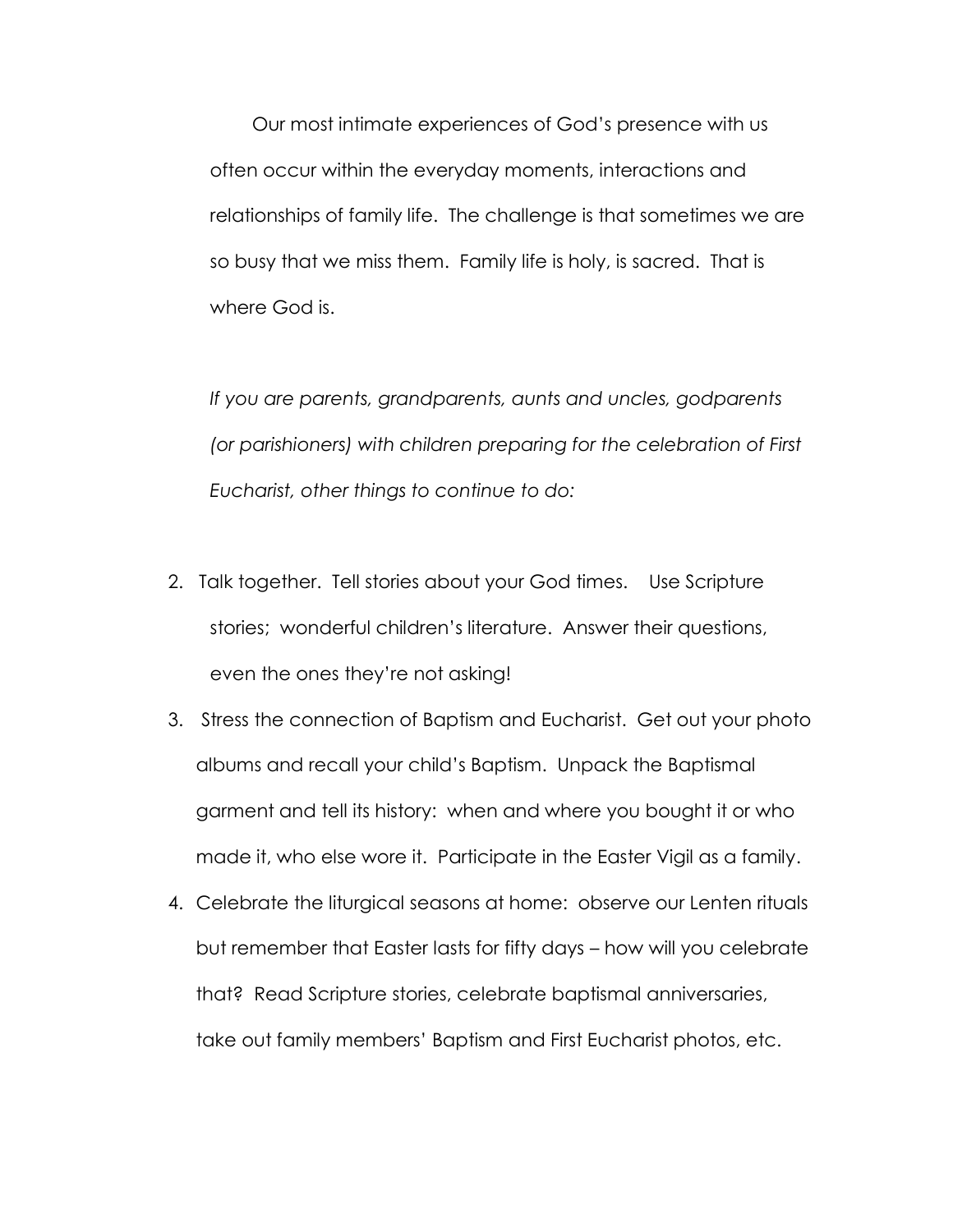- 5. Put a little extra into family meals (they have a big connection to Eucharist!). Let your child decorate the table for an evening meal. Talk about special meals your family has shared.
- 6. Pray as a family often and as a natural part of family life: mealtimes, bedtimes, happy times, worrisome times, after an argument, when someone is in trouble, always on special occasions (Thanksgiving, birthdays, baptismal days).
- 7. Make Mass a family event. Sit near the front. Point out one or two things each week for your child to watch for. Talk about the homily on the way home. Before liturgy talk with your family about who you want to pray for during the General Intercessions; and what you want to thank God for during the Eucharistic Prayer.
- 8. Grow together in appreciation of God's Word. On Saturday evenings, read the Scriptures you will hear at Mass. What is God saying to your family this weekend?
- 9. Take a tour of your church. Point out to your child where they were baptized, show her/him the altar up close, the tabernacle, the oils, etc.
- 10. The *Catechism of the Catholic Church* reminds us that celebrating Eucharist commits us to the poor (#1397). Together fix a meal for a neighbor in need, sort through toys and clothing for gifts to the